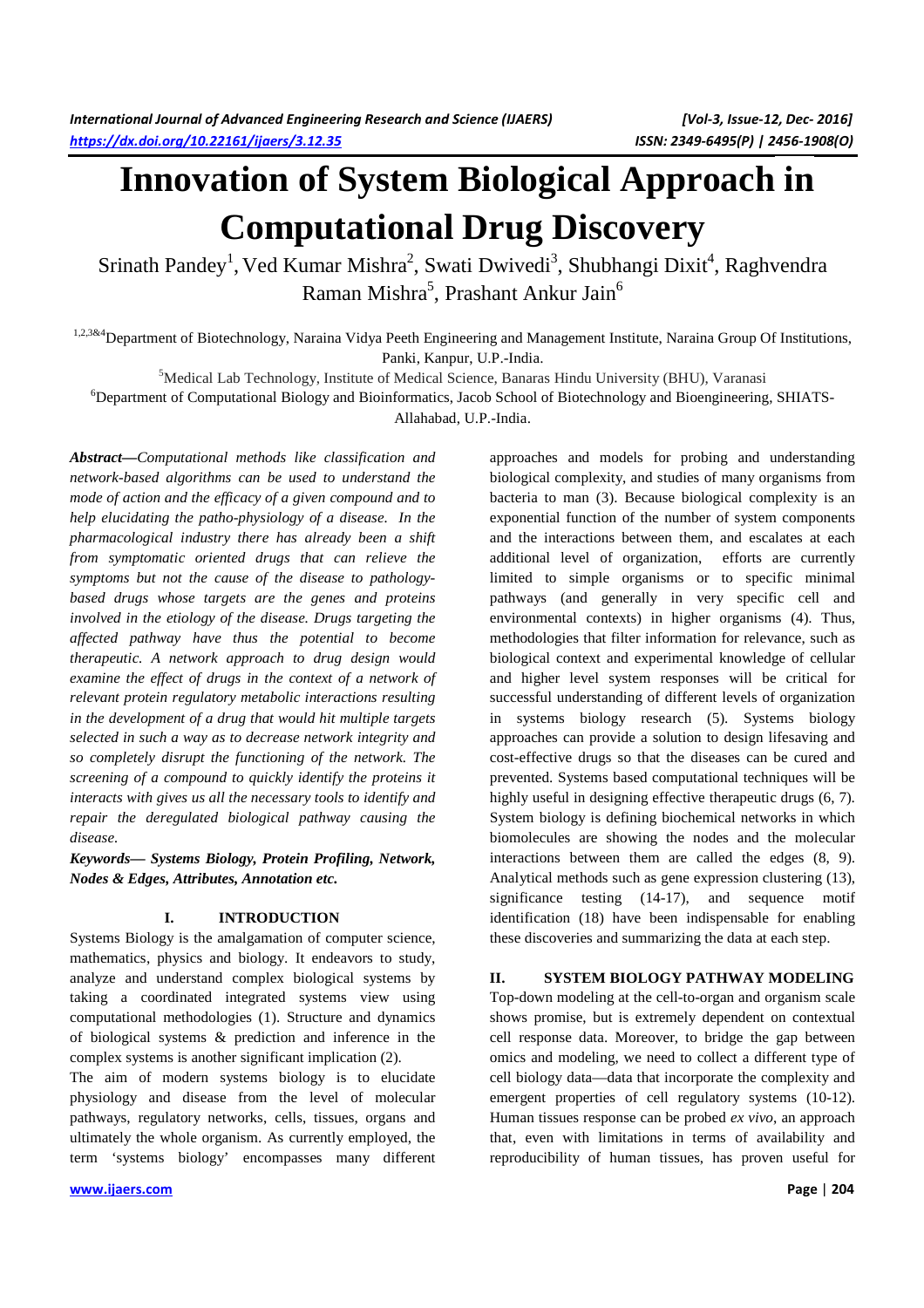# *International Journal of Advanced Engineering Research and Science (IJAERS) [Vol-3, Issue-12, Dec- 2016] https://dx.doi.org/10.22161/ijaers/3.12.35 ISSN: 2349-6495(P) | 2456-1908(O)*

validating selected compounds and targets (19). Highly reproducible or even automated approaches to cell biology, however, seem more likely to contribute to the large-scale compound and gene function analyses desired by industry and required as a basis for modeling efforts. Assays are generally designed to isolate individual pathways and to minimize biological complexity. This 'systematic biology' focus on simplified pathways is thus to be distinguished from the 'systems biology' focus on complexity and emergent properties (20,21). Complexity and emergent properties in biology derive from several features: first, complex inputs that stimulate multiple pathways; second, multiple outputs that are integrated network responses to the inputs; third, interactions between multiple cell types; and fourth, multiple contexts and environments for each cell type or combination of cell types (22). Efforts made to study cells in combination to mimic cell-cell interactions critical to *in vivo* regulatory networks and to assay cells in different complex environmental contexts (in which different combinations of pathways are activated). Parallel context or 'multisystem' analysis is important because proteins and pathways have evolved to integrate inputs and outputs from multiple contexts, so that to understand the effects of a drug (or target), data must be derived from cell responses in multiple environments (23).

A panel of just four cell systems (combinations of endothelial cells and blood mononuclear cells in four different complex inflammatory environments) was found

to embody complex biology reflecting distinctive contributions of many pharmacologic targets relevant to inflammation (24)

encompassing the disease responses, profiles made up of as few as 24–40 protein readouts (including cytokines, chemokines, adhesion receptors and other inflammatory mediators) used to assess the responses of these complex systems are able to discriminate and classify most of the pathways and mechanisms effected by known modulators of inflammation, as well as a surprising array of other drugs and pathways tested. Importantly, the profiles generated from these complex, activated cell mixtures are reproducible, allowing archiving in databases and automated searching and analyses by profile similarity or other characteristics (e.g., effects on key disease-relevant parameters) (25).

For target identification and validation, informatics approaches based on the similarity of database-stored multisystem profiles have been shown to rapidly associate gene or drug activities with known (or novel) pathways, and to predict functional pathways and network interactions (26). Clustering multisystem response profiles, in which the systems are designed to capture emergent properties, can thus help define the functional architecture of signaling networks, information important (in conjunction with conventional data sets) for designing and testing computational models.



*Fig.1: Research Impact from 2000 to 2015. System biology performs a search in PubMed to reveal the frequency each term appears in all publications listed in database.*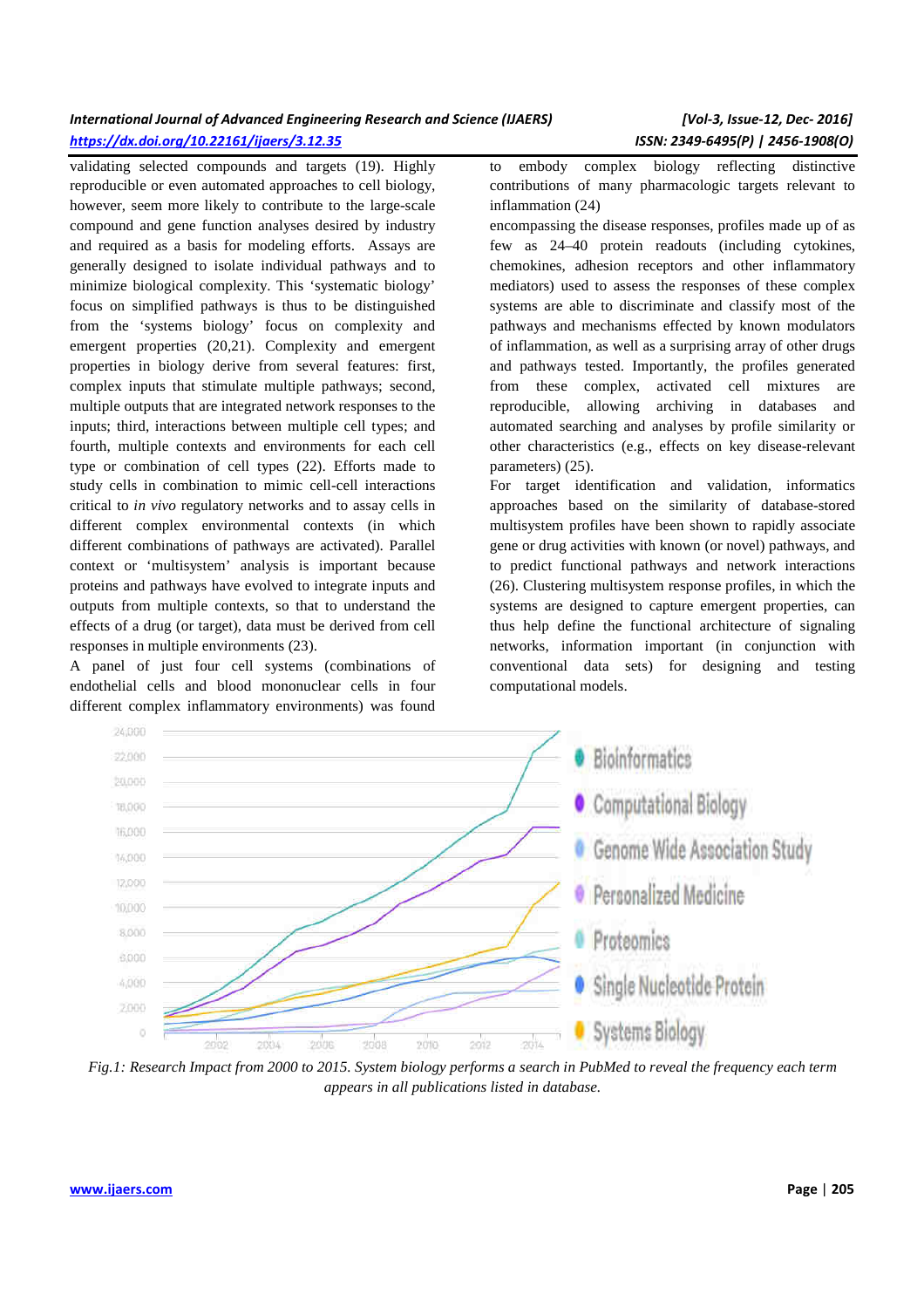*International Journal of Advanced Engineering Research and Science (IJAERS) [Vol-3, Issue-12, Dec- 2016] https://dx.doi.org/10.22161/ijaers/3.12.35 ISSN: 2349-6495(P) | 2456-1908(O)* 

| Subject | <b>Bioinformatics</b> | Computational  | <b>Genome</b> | <b>Personalized</b> | <b>Proteomics</b> | <b>Single</b>     | <b>System</b>  |
|---------|-----------------------|----------------|---------------|---------------------|-------------------|-------------------|----------------|
|         |                       | <b>Biology</b> | <b>Wide</b>   | <b>Medicine</b>     |                   | <b>Nucleotide</b> | <b>Biology</b> |
| Year    |                       |                | Association   |                     |                   | <b>Protein</b>    |                |
|         |                       |                | <b>Study</b>  |                     |                   |                   |                |
| 2000    | 1505                  | 1245           | 18            | 200                 | 219               | 969               | 1246           |
| 2002    | 3284                  | 2635           | 38            | 288                 | 1040              | 979               | 1688           |
| 2004    | 6424                  | 5032           | 71            | 392                 | 2417              | 1486              | 2297           |
| 2006    | 8901                  | 6984           | 135           | 462                 | 3522              | 2266              | 3115           |
| 2008    | 10906                 | 8746           | 572           | 748                 | 4046              | 3310              | 4181           |
| 2010    | 13463                 | 11255          | 2669          | 1658                | 4682              | 4271              | 5242           |
| 2012    | 16609                 | 13690          | 3167          | 2721                | 5568              | 5474              | 6424           |
| 2014    | 22322                 | 16380          | 3318          | 4281                | 6427              | 6105              | 10153          |
| 2015    | 24064                 | 16359          | 3420          | 5332                | 6760              | 5628              | 11955          |

Systematic two-hybrid screens and immunoprecipitation experiments are populating the public databases with thousands of protein-protein interactions and complexes (27, 28). Other ongoing projects are defining large numbers of protein→DNA interactions (29), and protein microarrays are making it possible to map interactions between proteins and drugs, hormones, and other small molecules (30). These molecular interactions provide a paradigm for understanding changes in gene expression and for integrating a wide variety of global state measurements. One basis of systemic approaches to biological processes is the knowledge generated from genome sequencing and large-scale genetic analyses revealing an already enormous scale of interactions on the level of nucleic acids (31-33). A general understanding of the topology of genetic-interaction networks in yeast has a wider importance, because similar networks are expected to underlie the relationship between genotype and phenotype in higher eukaryotic species (34).

### **III. SOFTWARE FOR USE IN SYSTEM BIOLOGY**

**Cytoscape with its plug-ins:** Cytoscape is an open source bioinformatics software tool which is used for the visualizing molecular interaction networks and integrating it with gene expression. Cytoscape was developed at the Institute of System Biology in Seattle in 2002. It is written in java and used in any java-based operating systems. Cytoscape is a project dedicated to building open-source network visualization and analysis software. Software "Core" provides basic functionality to layout and query the network and to visually integrate the network with state data. The Core is extensible through a plug-in architecture, allowing rapid development of additional computational analyses and features (35, 36). In present work we used the following four plug-ins**BioNetBuilder:** BioNetBuilder is an open-source clientserver Cytoscape plug-in that offers a user-friendly interface to create biological networks integrated from several databases. Users can create networks for ~1500 organisms, including common model organisms and human. Currently supported databases include: DIP, BIND, Pro-links, KEGG, HPRD, The BioGrid, and GO, among others. The BioNetBuilder plug-in client is available as a Java Web start, providing a platform independent network interface to these public databases (37).

**jActiveModulus:** Identification of Modules of Seed and Neighboring Genes Using the jActiveModule Method (jAM).The MT method results in a large number of statistically significant predictions, but some of the predictions may be artifacts of low or excessive connectivity. To address this concern, the jActiveModule method is implemented to determine modules with maximal proportions of the lowest *p* value genes. jActiveModule Plug-in enumerates those ids which are actively participating in one or more function after the incorporation of compound in the microbe has already taken place. The jActiveModule plug-in gives those ids which are point of interest of our result these ids specifically are the once which depict to be actively taking post in the functioning of the microbes (38).

**BiNGO:** The Biological Networks Gene Ontology tool (BiNGO) is an open-source Java tool to determine which Gene Ontology (GO) terms are significantly overrepresented in a set of genes. BiNGO can be used either on a list of genes, pasted as text, or interactively on sub graphs of biological networks visualized in Cytoscape. BiNGO maps the predominant functional themes of the tested gene set on the GO hierarchy, and takes advantage of Cytoscape's versatile visualization environment to produce an intuitive and customizable visual representation of the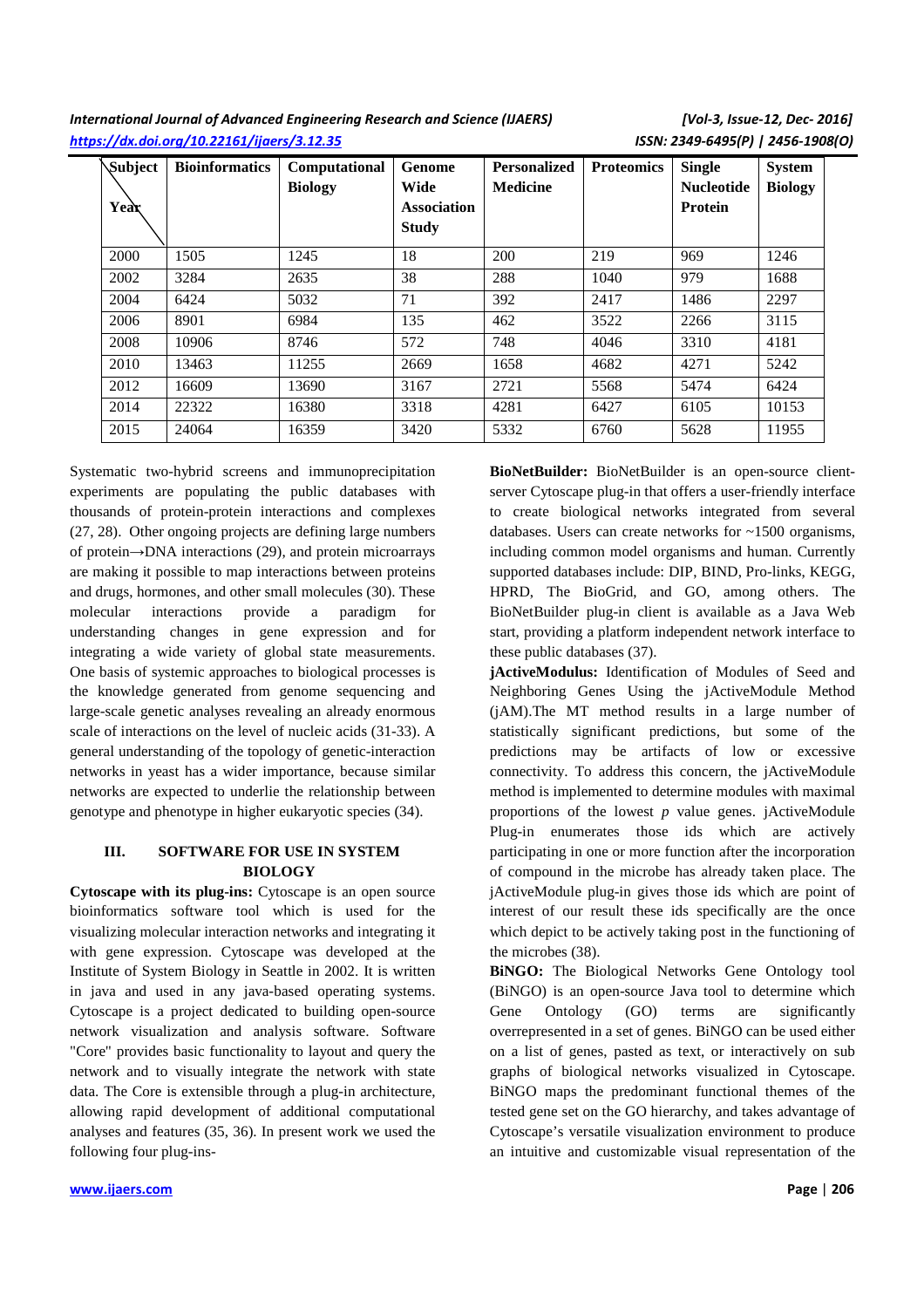| International Journal of Advanced Engineering Research and Science (IJAERS) |  |
|-----------------------------------------------------------------------------|--|
| https://dx.doi.org/10.22161/ijaers/3.12.35                                  |  |

results. The main advantage of BiNGO is its interactive use on molecular interaction networks, e.g. protein interaction networks or transcriptional co-regulation networks, visualized in Cytoscape. Furthermore, BiNGO offers great flexibility in the use of ontologies and annotations. Besides the traditional GO ontologies, BiNGO also supports the use of GO Slim ontologies, as well as custom ontologies and annotations (39).

**MCODE:** "Molecular Complex Detection" (MCODE), that detects densely connected regions in large protein-protein interaction networks that may represent molecular complexes. The method is based on vertex weighting by local neighborhood density and outward traversal from a locally dense seed protein to isolate the dense regions according to given parameters. The algorithm has the advantage over other graph clustering methods of having a directed mode that allows fine-tuning of clusters of interest without considering the rest of the network and allows examination of cluster interconnectivity, which is relevant for protein networks (40).

#### **IV. FUTURE PROSPECTS**

Targets are prioritized because they are upregulated at the gene level in disease compounds are selected to be biochemically specific); animal models are considered essential. Markup languages for gene expression data, emerging ontologies for sharing and integrating different kinds of omics and conventional biological data and the introduction of standardized high-throughput systems biology and associated informatics approaches represent important first steps on this path. Computational biology and bioinformatics approaches have the potential to completely change the way drugs are discovered and designed. A shift from symptomatic oriented drugs that can relieve the symptoms but not the cause of the disease to pathology-based drugs whose targets are the genes and proteins involved in the etiology of the disease. Drugs targeting the affected pathway have thus the potential to become therapeutic. A network approach to drug design would examine the effect of drugs in the context of a network of relevant protein-protein, regulatory and metabolic interactions resulting in the development of a drug that would hit multiple targets selected in such a way as to decrease network integrity and so completely disrupt the functioning of the network. The screening of a compound to quickly identify the proteins it interacts with gives us all the necessary tools to identify and repair the unregulated biological pathway causing the disease.

# *International Journal of Advanced Engineering Research and Science (IJAERS) [Vol-3, Issue-12, Dec- 2016] https://dx.doi.org/10.22161/ijaers/3.12.35 ISSN: 2349-6495(P) | 2456-1908(O)*

**V. CONCLUSION** 

The systems biology approaches outlined here are contributing to meaningful drug development decisions by accelerating hypothesis-driven biology. Modeling specific physiologic problems in target validation or clinical physiology and by providing rapid characterization and interpretation of disease-relevant cell and cell system level responses. An analogy can be drawn to the genome project, in which multiple individual efforts contributed technology and informatics approaches that eventually enabled a concerted 'big science' push to sequence the genome. The application of systems biology to medical practice is the future of medicine. Its realization will see drug discovery and the design of multiple drug therapies and therapeutic gene circuits being pursued just as occurs now with modern, complex engineering products. The daunting task ahead is to investigate our identified sub networks in the laboratory. Because large interaction networks are suspected to contain many false-positives, an initial experiment would be to verify that the interactions in each sub network are reproducible and present under the subnet's particular set of conditions. Routine network screening has to be performed to define novel modes of regulation, to identify evolutionarily conserved pathways, or to interrogate regulatory circuits responding to the entire spectrum of drugs and human diseases.

#### **ACKNOWLEDGEMENT**

We would like to express our deepest sense of gratitude for Dr Prashant Ankur Jain, Assistant Professor and In-charge of Department of Computational Biology and Bioinformatics, Jacob School of Biotechnology and Bioengineering, SHIATS-Allahabad and Dr Raghvendra Raman Mishra, Assistant Professor, Medical Lab Technology, Institute of Medical Science, Banaras Hindu University (BHU), Varanasi, for support of this study.

#### **REFERENCES**

- [1] Lodhi H. and Muggleton S., (2004), Modeling metabolic pathways using stochastic logic programs based Ensemble methods. Second International Conference on Computational Methods in System Biology (CMSB04), LNCS, pages 119–133.
- [2] Noble D., (2006), The Music of Life, Oxford University Press, pages 263-274.
- [3] Ideker, T., Galitski, T. & Hood, L. A new approach to decoding life: systems biology. *Annu. Rev. Genomics Hum. Genet.* **2**, 343–372 (2001).
- [4] Ideker, T. & Lauffenburger, D. Building with a scaffold: emerging strategies for high to low-level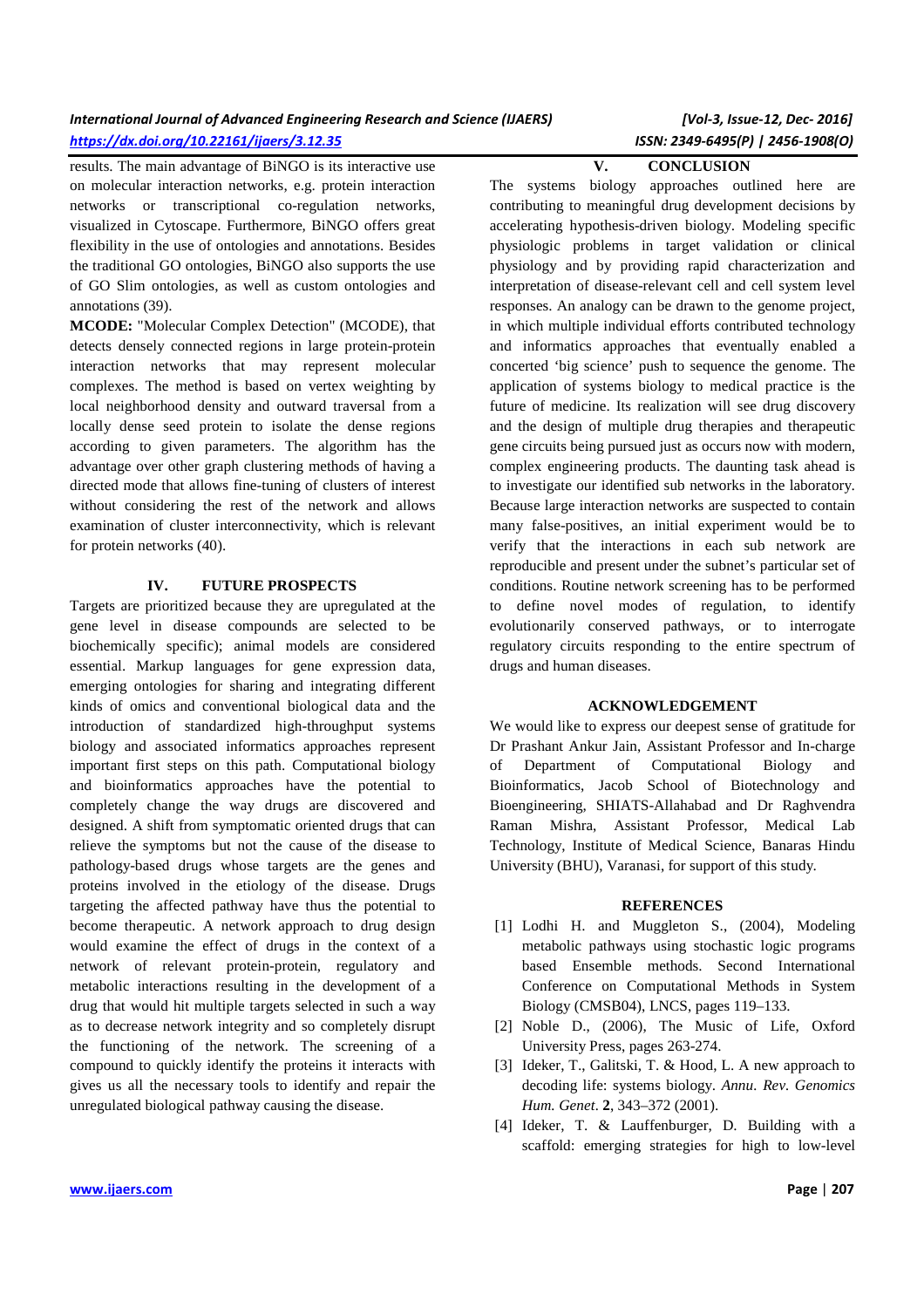# *International Journal of Advanced Engineering Research and Science (IJAERS) [Vol-3, Issue-12, Dec- 2016] https://dx.doi.org/10.22161/ijaers/3.12.35 ISSN: 2349-6495(P) | 2456-1908(O)*

cellular modeling. *Trends Biotechnol.* **21**, 255–262 (2003).

- [5] Hunter, P.J. & Borg, T.K. Integration from proteins to organs: the Physiome Project.*N at. Rev. Mol. Cell Biol.* **4**, 237–243 (2003).
- [6] Cho C. R., Mark Labow, Mischa Reinhardt, Jan van Oostrum and Manuel C. Peitsch (2006), The application of systems biology to drug discovery. Current Opinion in Chemical Biology, 10(4):294–302.
- [7] Kumar N., Hendriks BS, Janes KA, Graaf D, Lauffenburger DA (2006), Applying computational modeling to drug discovery and development. Drug Discovery Today, 11(1718): 806–811.
- [8] Materi W. and Wishart S., (2007), Computational systems biology in drug discovery and development: methods and applications. Drug Discovery Today, 12(78): 295–303.
- [9] CajaMurcia F., (2006), Red Espanola de Biología de Sistemas, Systems biology, 14(1):19–31.
- [10] Apic G., Ignjatovic T. and Boyer S., (2005), Illuminating drug discovery with biological pathways. FEBS Lett. 579, 1872-1877.
- [11]Butcher E. C., Berg E. L., and Kunkel E. J., (2004), System biology in drug discovery. Nat Biotechnol, 22:1253-1259.
- [12]Fishman M. C. and Porter J. A., (2005), A new grammar for drug discovery. Nature, 437:491-493.
- [13]Eisen M. B., Spellman P. T., Brown P. O., and Botstein D. (1998). Cluster analysis and display of genome-wide expression patterns, Proc Natl Acad Sci U S A 95, 14863-8.
- [14] Kerr, M. K., and Churchill, G. A. (2001). Bootstrapping cluster analysis: assessing the reliability of conclusions from microarray experiments, Proc Natl Acad Sci U S A 98, 8961-5.
- [15] Ideker T., Thorsson V., Siegel A., and Hood L. (2000). Testing for differentially-expressed genes by maximum likelihood analysis of microarray data, J Comput Biol 7, 805-817.
- [16]Rocke, D. M., and Durbin, B. (2001). A model for measurement error for gene expression arrays, J Comput Biol 8, 557-69.
- [17] Pilpel, Y., Sudarsanam, P., and Church, G. M. (2001). Identifying regulatory networks by combinatorial analysis of promoter elements, Nat Genet 29, 153-9.
- [18]Coleman, R.A., Bowen, W.P., Baines, I.A., Woodrooffe, A.J. & Brown, A.M. Use of human tissue in ADME and safety profiling of development candidates. *Drug Discov. Today* **6**, 1116–1126 (2001).
- [19]Chanda, S.K. *et al.* Genome-scale functional profiling of the mammalian AP-1 signaling pathway. *Proc. Natl. Acad. Sci. USA* **100**, 12153–12158 (2003).
- [20]Haggarty, S.J., Koeller, K.M., Wong, J.C., Butcher, R.A. & Schreiber, S.L. Multidimensional chemical genetic analysis of diversity-oriented synthesis-derived deacetylase inhibitors using cell-based assays. *Chem. Biol.* **10**, 383–396 (2003).
- [21]Borisy, A.A. *et al.* Systematic discovery of multicomponent therapeutics. *Proc. Natl. Acad. Sci. USA* **100**, 7977–7982 (2003).
- [22]Marton, M.J. *et al.* Drug target validation and identification of secondary drug target effects using DNA microarrays. *Nat. Med.* **4**, 1293–1301 (1998).
- [23] Kunkel, E.J. *et al.* An integrative biology approach for analysis of drug action in models of human vascular inflammation. *FASEB J.* **18**, 1279–1281 (2004).
- [24]Kunkel, E.J. *et al.* Rapid structure-activity and selectivity analysis of kinase inhibitors by BioMAP analysis in complex human primary cell-based models. *Assay Drug Dev. Technol.* **2**, 431–441 (2004).
- [25]Plavec, I. *et al.* Method for analyzing signaling networks in complex cellular systems. *Proc. Natl. Acad. Sci. USA* **101**, 1223–1228 (2004).
- [26]Gavin A.C., Bösche M., Krause R., Grandi P., and Marzioch M. (2002). Functional organization of the yeast proteome by systematic analysis of protein complexes, Nature 415, 141-147.
- [27]Uetz, P., Giot L., Cagney G., Mansfield T. A., Judson R. S., Knight J. R., Lockshon D., Narayan V., Srinivasan M., Pochart P., Qureshi-Emili A., Li Y., Godwin B., Conover D., Kalbfleisch T., Vijayadamodar G., Yang M., Johnston M., Fields S. and Rothberg J. M., (2000), A comprehensive analysis of protein-protein interactions in *Saccharomyces cerevisiae*. J. M. Nature, 403, 623- 627.
- [28]Ren B., Robert F., Wyrick J. J., Aparicio O., Jennings E. G., Simon I., Zeitlinger J., Schreiber J., Hannett N. and Kanin E., (2000). Genome-wide location and function of DNA binding proteins, Science 290, 2306- 9.
- [29]Zhu, H., Bilgin, M., Bangham, R., Hall, D., Casamayor, A., Bertone, P., Lan, N., Jansen, R., Bidlingmaier, S. and Houfek, T., (2001). Global analysis of protein activities using proteome chips, Science 293, 2101-5.
- [30]Boone C., Howard B. and Brenda J. Andrews, (2007), Exploring genetic interactions and networks with yeast. Nat. Rev. Genet. 8, 437-449.